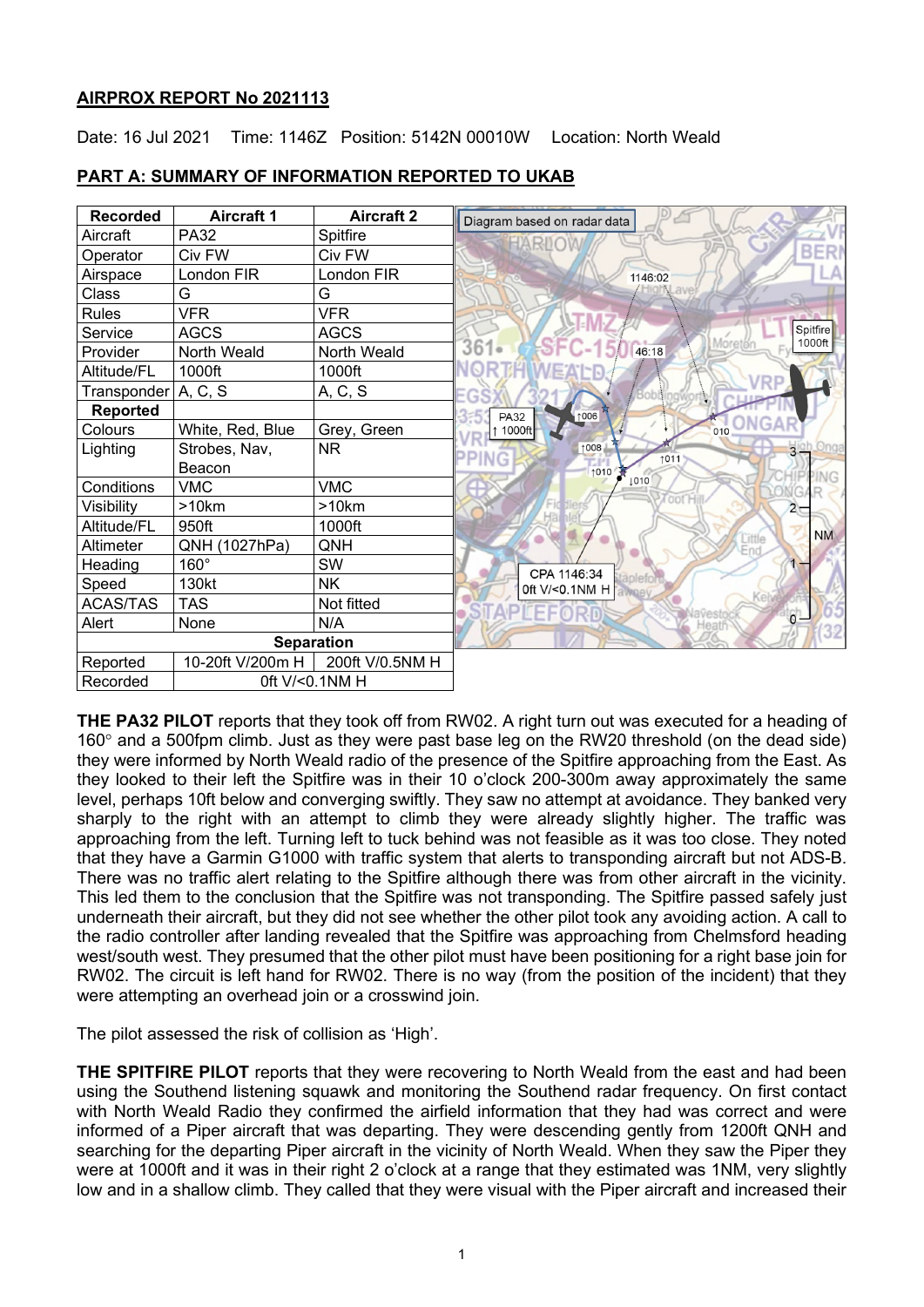rate of descent aiming to level at 800ft, thus creating vertical deconfliction whilst remaining visual with the Piper. At this time it was clear that the pilot of the Piper aircraft had not seen them approaching. After a delay of approximately one second they saw the Piper violently roll and break right which must have immediately made them lose sight of the Spitfire. Thereafter they lost sight of the Piper aircraft and concentrated on their own join and landing. They perceived that there was no risk of collision but were concerned that the pilot of the Piper aircraft had not seen them until about 0.5NM, and that when they did, they chose to fly a manoeuvre that was unnecessarily violent and that put them unsighted immediately when vertical deconfliction would have been more appropriate. Shortly after landing they contacted the North Weald radio operator to discuss the event and pass on their contact details in case the Piper pilot wanted to discuss the issue. Although the Spitfire pilot was not on the North Weald frequency at the time, they were told that the Piper pilot was informed of their routing during the recovery and yet had still chosen to route outbound on a course that was likely to put them into conflict with the Spitfire's recovery routing and altitude.

The pilot assessed the risk of collision as 'None'.

**THE NORTH WEALD AGO** reports that on 16th July 2021 they were operating North Weald Radio from the VCR. At approximately 1147 the PA32 departed RW02 on a flight plan to [destination]. At the same time the Spitfire was returning to the airfield from an experience flight. The PA32 pilot made a right turn on take-off to put them on a route southbound, the Spitfire was coming inbound from the northeast. The PA32 was climbing and the Spitfire descending. From North Weald Tower this was happening behind the AGO, and as they turned round to check, they saw that the Spitfire was travelling considerably faster than the PA32 and that it would useful to both pilots, as their direction of travel might bring them in to conflict, if they advised the Spitfire of the PA32's position. They believed that they said 'Spitfire you are going to have a departing Saratoga pass in front of you'. Neither pilot responded but within seconds the PA32 was seen to make a very steep turn (to the right they believed) and the Spitfire appeared to steepen its decent. The Spitfire then proceeded to join for its run and break and right hand circuit and landed normally. The next communication with the PA32 pilot was when they transferred to **Southend** 

**THE NORTH WEALD A/G ASSISTANT** reports that they were acting as air ground assistant on the day of the incident. The following is how they remembered the incident:

At 11:45 UTC [PA32 C/S] departed RW02 outbound for [destination]. The assistant activated their flight plan on take-off.

The PA32 made an immediate right turn after take-off, continuing the turn onto a south-easterly heading.

Meanwhile [Spitfire C/S] called inbound to the field in order to commence their run and break (Standard procedure for the Spitfires operating at North Weald).

The assistant looked out of the rear window of the tower to see if a conflict was likely to occur. They informed the radio operator that it might be quite close.

The radio operator informed the Spitfire of the outbound traffic and said that they may pass in front of them.

Seconds later they observed [PA32 callsign] making an aggressive right-hand turn presumably to avoid the conflict. At the same time the [Spitfire C/S] appeared to descend on the same track.

Once the conflict was resolved [PA32 C/S] continued on a south easterly track towards Stapleford and [Spitfire C/S] continued onto their run and break.

[PA32 C/S] then changed frequency to Southend Radar and [Spitfire C/S] landed safely at North Weald.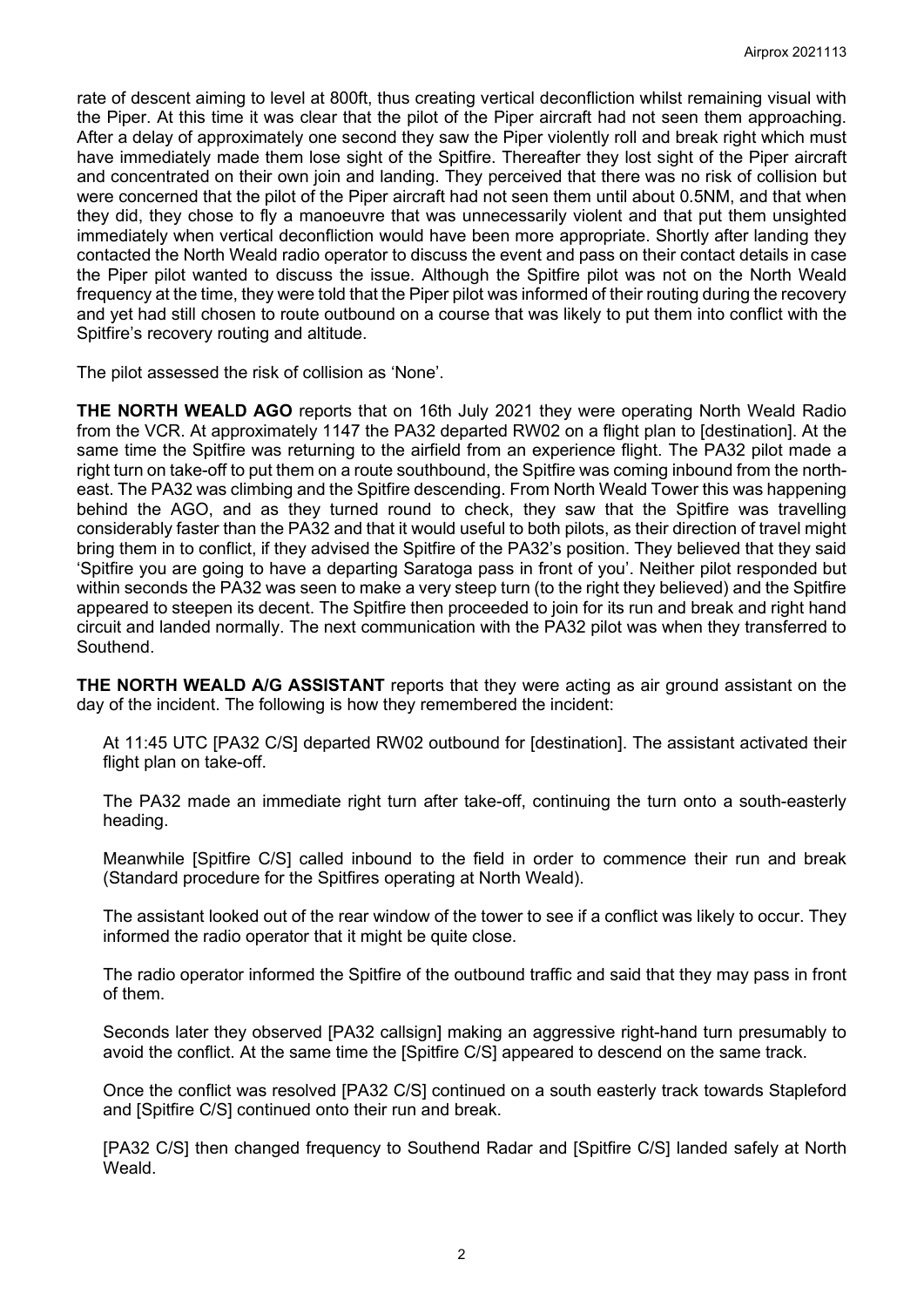## **Factual Background**

The weather at Southend was recorded as follows:

METAR EGMC 161120Z 01009KT 330V040 CAVOK 21/12 Q1026=

## **Analysis and Investigation**

## **UKAB Secretariat**

Although North Weald operates with A/G only and does not provide surveillance radar services, the incident could be seen on the NATS radars. At 1145:41 (Figure 1) the Spitfire was 4NM east of North Weald, having just passed VRP Chipping Ongar, indicating 1000ft. The PA32 appeared on the radar for the first time indicating 400ft. By 1145:50 (Figure 2) the PA32 pilot had started their turn onto a southerly heading and the two aircraft were 3NM apart.



The two aircraft continued to close and at 1146:16 were 1.2NM apart (Figure 3), the Spitfire pilot reported becoming visual with the PA32 when about 1NM away with the PA32 in their 2 o'clock. The PA32 indicated 800ft still climbing. At Figure 4 the two aircraft were 0.2NM apart, with the Spitfire indicating slightly above, although it should be remembered that the radar altitude tolerances are +/- 200ft. CPA occurred at 1146:34 (Figure 5) with both aircraft indicating a similar level and less than 0.1NM separation.

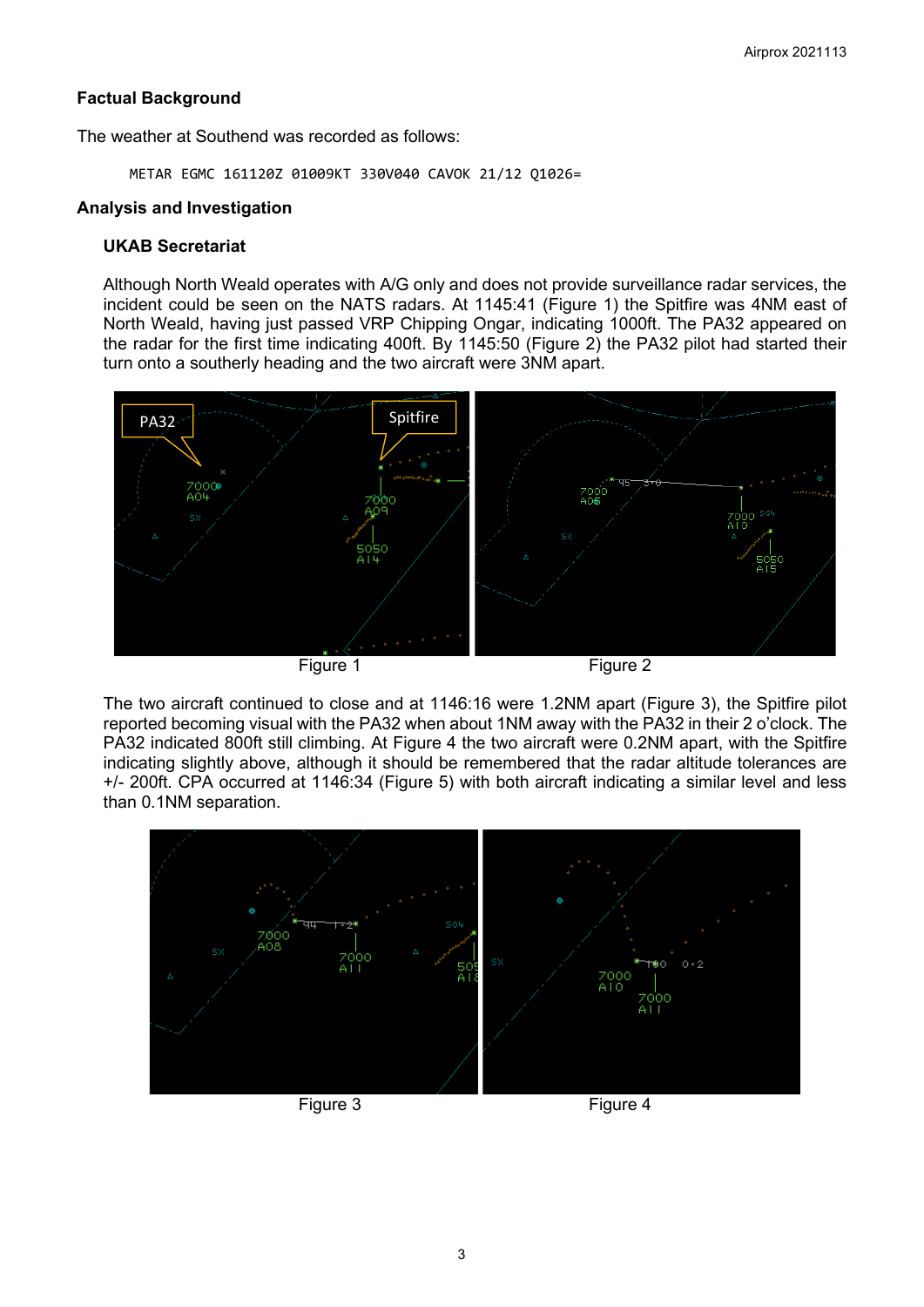

Figure 5 - CPA

The PA32 and Spitfire pilots shared an equal responsibility for collision avoidance and not to operate in such proximity to other aircraft as to create a collision hazard. [1](#page-3-0) If the incident geometry is considered as converging then the Spitfire pilot was required to give way to the PA3[2](#page-3-1). $^2$ 

## **Summary**

An Airprox was reported when a PA32 and a Spitfire flew into proximity in the vicinity of North Weald at 1146Z on Friday 16th July 2021. Both pilots were operating under VFR in VMC, both were in receipt of an AGCS from North Weald.

## **PART B: SUMMARY OF THE BOARD'S DISCUSSIONS**

Information available consisted of reports from both pilots, radar photographs/video recordings and a report from the AGO involved. Relevant contributory factors mentioned during the Board's discussions are highlighted within the text in bold, with the numbers referring to the Contributory Factors table displayed in Part C.

The Board first looked at the actions of the PA32 pilot. They were departing to the south and were given Traffic Information about the Spitfire joining the circuit, providing them with generic situational awareness, however they did not expect it to be at circuit height (**CF3**). In their report, the pilot noted that their TAS did not alert to the Spitfire and surmised that the Spitfire was not transponding, but in fact this was not the case, the transponder could be seen on the NATS radars, that being said, it was not known why the TAS did not alert as expected (**CF4**) and the Board could only assume it was due to aerial blanking. Having received the Traffic Information from the AGO, the pilot looked to the east for the Spitfire and saw it, 200-300m away at a similar level, which the Board considered to be a late sighting (**CF5**). The PA32 pilot then took avoiding action by turning right.

Turning to the Spitfire pilot, they were also given generic Traffic Information that the PA32 was departing (**CF3**). Members noted that the pilot reported becoming visual with the PA32 at 1NM and they thought that at this stage the Spitfire pilot had the opportunity to take early action, perhaps by altering course slightly, because it was for the Spitfire pilot to give way to the PA32 on their right (**CF1**). They wondered whether the pilot was concentrating on the join for the run and break and therefore did not assimilate that it was their responsibility to give way to the PA32 (**CF2**) and expected the PA32 pilot to route around the Spitfire, despite not knowing whether the other pilot was visual with them or not. Indeed, having reported visual, the Spitfire pilot seemed surprised that the PA32 pilot continued on track, and, from examining the radar data, it appeared as though their avoiding action (reported as an increased descent) was taken at a late stage (**CF6**). Members wondered whether the Spitfire pilot was used to flying in formation and therefore was not concerned by the reduced separation, but advised pilots that

<span id="page-3-0"></span><sup>1</sup> (UK) SERA.3205 Proximity.

<span id="page-3-1"></span> $2$  (UK) SERA.3210 Right-of-way (c)(2) Converging. MAA RA 2307 paragraph 12.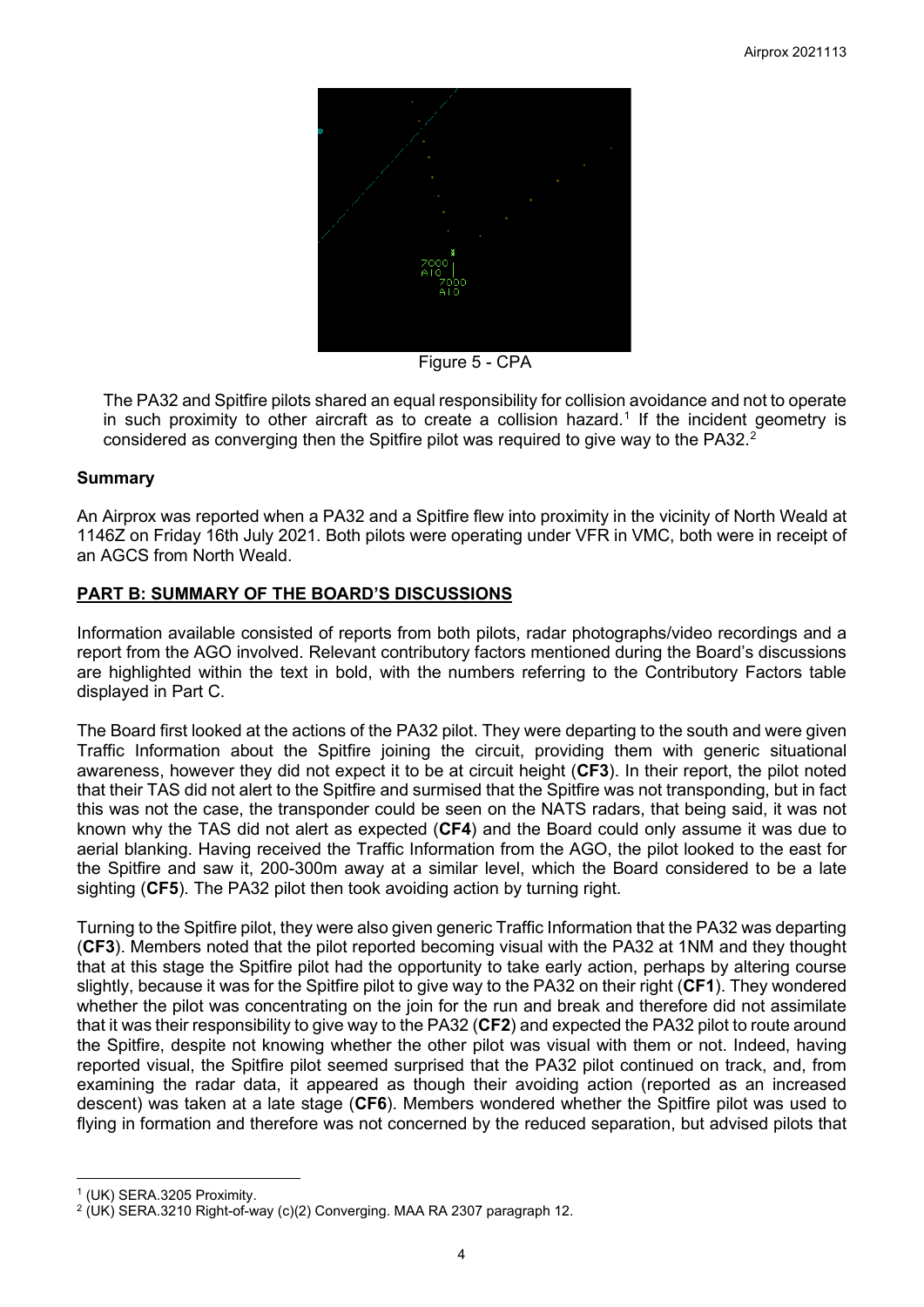flying defensively, and avoiding other aircraft by a margin that all pilots would be comfortable with, would ensure a margin for error in case the other pilot were to suddenly manoeuvre unexpectedly.

The Board briefly looked at the actions of the AGO but noted that they were not required to sequence or separate the circuit traffic, and that the Traffic Information they provided was enough to enable both pilots to see the other aircraft. Therefore, the Board agreed that there were no contributory factors to assign to the AGO.

When assessing the risk, members took into consideration both pilots' reports and the radar data. They discussed the differing assessment from both pilots, the Spitfire pilot's assessment that there had been no risk of collision was probably predicated on the fact that they had been visual with the PA32 for a while, whereas the PA32 pilot saw the Spitfire at the last moment and took sudden avoiding action leading them to assess the risk as 'high'. However, taking into consideration the radar separation and noting that if the PA32 pilot had manoeuvred unpredictably the Spitfire pilot would have had very little time to alter course, members thought that safety had not been assured; Risk Category B (**CF7**).

#### Subsequent to the Board meeting, members were made aware that the following NOTAM was in effect at the time of the Airprox, detailing the Spitfire operations at North Weald:

AFP2414 150751 GG EGOSZXGO EGOSZXHO EGTTZDZM EGTTZRZN EGUBYWYO EGUBZGZX EGUBZXAO EGULYWYO EGULZXAG EGULZXBO EGULZXCG EGUNYWYO EGUNYWYP EGUNZXAS EGUNZXCO EGUUYVYX EGUWYWYO EGUWZGZX EGUWZXDF EGVAYWYO EGVAYWYP 150751 EUECYIYN (H4264/21 NOTAMN Q) EGTT/QWELW/IV/BO /AW/000/015/5143N00009E006 A) EGSX B) 2107150730 C) 2107181800 D) 0730-1800 E) INCREASED AERIAL ACTIVITY WI 5NM 514318N 0000915E (NORTH WEALD AD, ESSEX). OPPOSITE CIRCUITS BEING USED BY 1 AND OR 2 SPITFIRES AT EGSX INCLUDING RUN AND BREAKS AND FORMATION PLEASURE FLIGHTS TO THE EAST, FOR INFO 123,530 / 01992 564200, 2021-07-0494/AS1 F) SFC G) 1500FT AMSL)

In light of this information, the actions of the PA32 pilot were reassessed, as members wondered whether the NOTAM should have provided a warning to the PA32 pilot that the Spitfire was conducting unusual operations. However, it was agreed that although it was not known whether the PA32 pilot had read the NOTAM, it did not alter the fact that the PA32 pilot saw the Spitfire late and that the Spitfire pilot had been visual with the PA32 for some time. Therefore it was agreed that there were no new contributory factors and all other contributory factors remained extant.

#### **PART C: ASSESSMENT OF CONTRIBUTORY FACTORS AND RISK**

#### Contributory Factors:

| 2021113                                                        |                            |                                                                                    |                                                    |  |  |  |
|----------------------------------------------------------------|----------------------------|------------------------------------------------------------------------------------|----------------------------------------------------|--|--|--|
| <b>Factor</b>                                                  | <b>Description</b>         | <b>ECCAIRS Amplification</b>                                                       | <b>UKAB Amplification</b>                          |  |  |  |
| <b>Flight Elements</b>                                         |                            |                                                                                    |                                                    |  |  |  |
| • Regulations, Processes, Procedures and Compliance            |                            |                                                                                    |                                                    |  |  |  |
| Human<br>Factors                                               | • Use of policy/Procedures | Events involving the use of the<br>relevant policy or procedures by<br>flight crew | Regulations and/or procedures not<br>complied with |  |  |  |
| • Situational Awareness of the Conflicting Aircraft and Action |                            |                                                                                    |                                                    |  |  |  |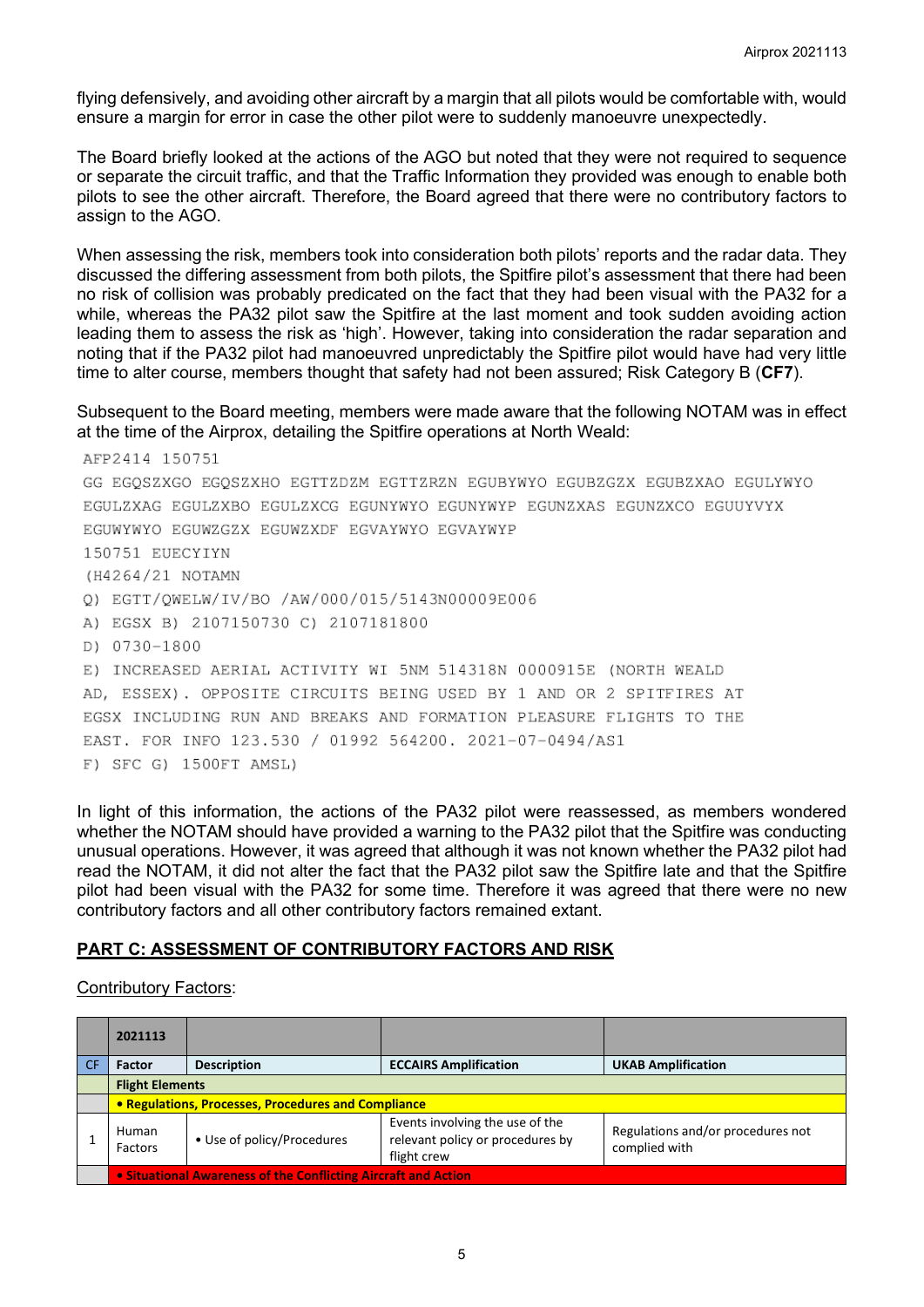| $\overline{2}$ | Human<br>Factors                                            | • Incomplete Action                                  | Events involving flight crew<br>performing a task but then not fully<br>completing that task or action that<br>they were intending to carry out | Pilot did not sufficiently integrate with<br>the other aircraft despite Situational<br>Awareness |  |  |
|----------------|-------------------------------------------------------------|------------------------------------------------------|-------------------------------------------------------------------------------------------------------------------------------------------------|--------------------------------------------------------------------------------------------------|--|--|
| 3              | Contextual                                                  | • Situational Awareness and<br><b>Sensory Events</b> | Events involving a flight crew's<br>awareness and perception of<br>situations                                                                   | Pilot had no, late or only generic,<br><b>Situational Awareness</b>                              |  |  |
|                | <b>• Electronic Warning System Operation and Compliance</b> |                                                      |                                                                                                                                                 |                                                                                                  |  |  |
| 4              | Human<br>Factors                                            | • Response to Warning System                         | An event involving the incorrect<br>response of flight crew following<br>the operation of an aircraft warning<br>system                         | CWS misinterpreted, not optimally<br>actioned or CWS alert expected but<br>none reported         |  |  |
|                | • See and Avoid                                             |                                                      |                                                                                                                                                 |                                                                                                  |  |  |
| 5              | Human<br>Factors                                            | • Identification/Recognition                         | Events involving flight crew not fully<br>identifying or recognising the reality<br>of a situation                                              | Late sighting by one or both pilots                                                              |  |  |
| 6              | Contextual                                                  | • Loss of Separation                                 | An event involving a loss of<br>separation between aircraft                                                                                     | Pilot flew into conflict                                                                         |  |  |
|                | • Outcome Events                                            |                                                      |                                                                                                                                                 |                                                                                                  |  |  |
| 7              | Contextual                                                  | • Near Airborne Collision with<br>Aircraft           | An event involving a near collision<br>by an aircraft with an aircraft,<br>balloon, dirigible or other piloted<br>air vehicles                  |                                                                                                  |  |  |

Degree of Risk: B.

Safety Barrier Assessment<sup>[3](#page-5-0)</sup>

In assessing the effectiveness of the safety barriers associated with this incident, the Board concluded that the key factors had been that:

#### **Flight Elements:**

**Regulations, Processes, Procedures and Compliance** were assessed as **partially effective** because the Spitfire pilot did not give way to the PA32 on their right.

**Situational Awareness of the Conflicting Aircraft and Action** were assessed as **ineffective** because neither pilot had specific information on the other aircraft.

**Electronic Warning System Operation and Compliance** were assessed as **ineffective** because the TAS in the PA32 did not alert to the Spitfire.

**See and Avoid** were assessed as **partially effective** because the PA32 pilot saw the Spitfire late and the Spitfire pilot continued on track despite being visual with the PA32.

<span id="page-5-0"></span><sup>&</sup>lt;sup>3</sup> The UK Airprox Board scheme for assessing the Availability, Functionality and Effectiveness of safety barriers can be found on the [UKAB Website.](http://www.airproxboard.org.uk/Learn-more/Airprox-Barrier-Assessment/)